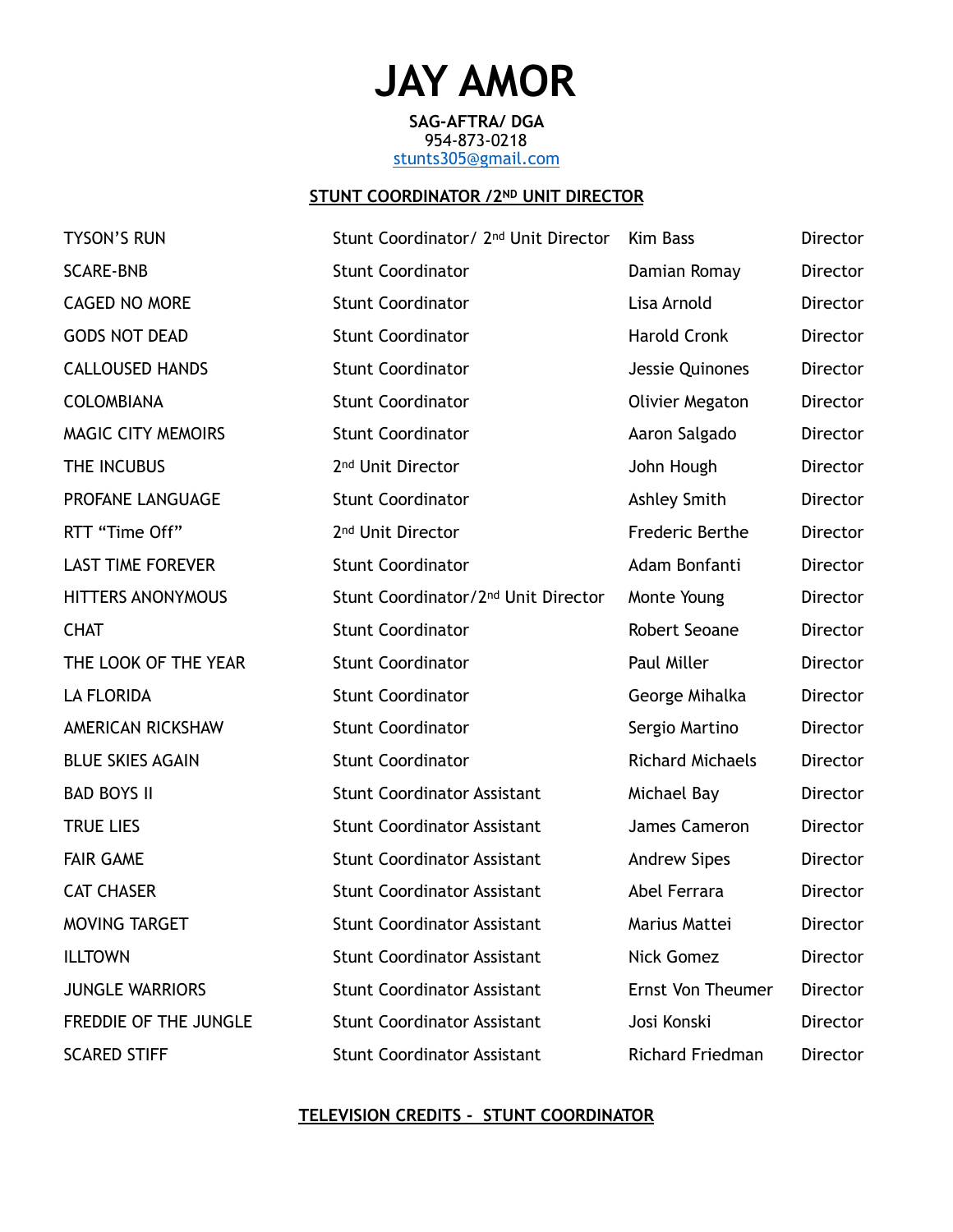**\*Denotes Multiple Episodes\*** 

## **MOTION PICTURE STUNT PLAYER: PARTIAL LIST**

JUMANJI 2 ZOMBIE LAND 2 UNDERCOVER BROTHER 2 **STUBER** BOSS LEVEL BLACK PANTHER TRUE MEMOIRS OF AN INTL. ASSASSIN RIDE ALONG 2 11-22-63 KIDNAP **MASTERMINDS** FANTASTIC FOUR **PRISONERS** DJANGO UNCHAINED THE TOMB SNITCH GI JOE 2 21 JUMPSTREET

BIG MIKE CONTRABAND TWILIGHT LOOPER JEFF WHO LIVES AT HOME JONA HEX THE MIST HERALD AND KUMAR BURN NOTICE DEATH SENTENCE 13 GRAVES THE REAPING THE TRIANGLE MIAMI VICE HOOT RETIREMENT RED-EYE STUCK ON YOU MEDALLION

THE CELESTINE PROPHECY SNOW DOGS THE HOURS HOLYMAN ARMAGEDDON CONAIR EXECUTIVE DECISION **STRIPTEASE** CURDLED UP CLOSE AND PERSONAL BAD BOYS I PASSENGER 57 BLACK RAIN LET IT RIDE COMBAT FORCE SOMEBODY HAS TO SHOOT THE PICTURE SOMETHING ABOUT MARY STICK

## **MOTION PICTURE STUNT/ACTOR**

SUICIDE SQUAD GREENLAND BAD BOYS FOR LIFE BLACK PANTHER MEMOIRS OF AN INTERNATIONAL ASSASSIN MASTERMINDS LEFT BEHIND RE-KILL CAR JACKED DEATH SENTENCE MIAM VICE HITTERS ANONYMOUS THE TRANSPORTER 2 THE CELESTINE PROPHECY BAD BOYS II IN THE SHADOWS SNITCH

LEFT BEHIND THE LAST MARSHAL THE SUBSTITUTE FLED FAIR GAME TRUE LIES ONLY FOOLS AND HORSES EXCESSIVE FORCE BODY GUARD POLICE ACADEMY 5 THE LIBRARIANS FISTS OF STEEL CHEECH AND CONGS NEXT MOVIE HANDS OFF THE ISLAND CRY OF THE CITY MASTER BLASTER ALVIN AND THE CHIPMUNK ROAD CHIP